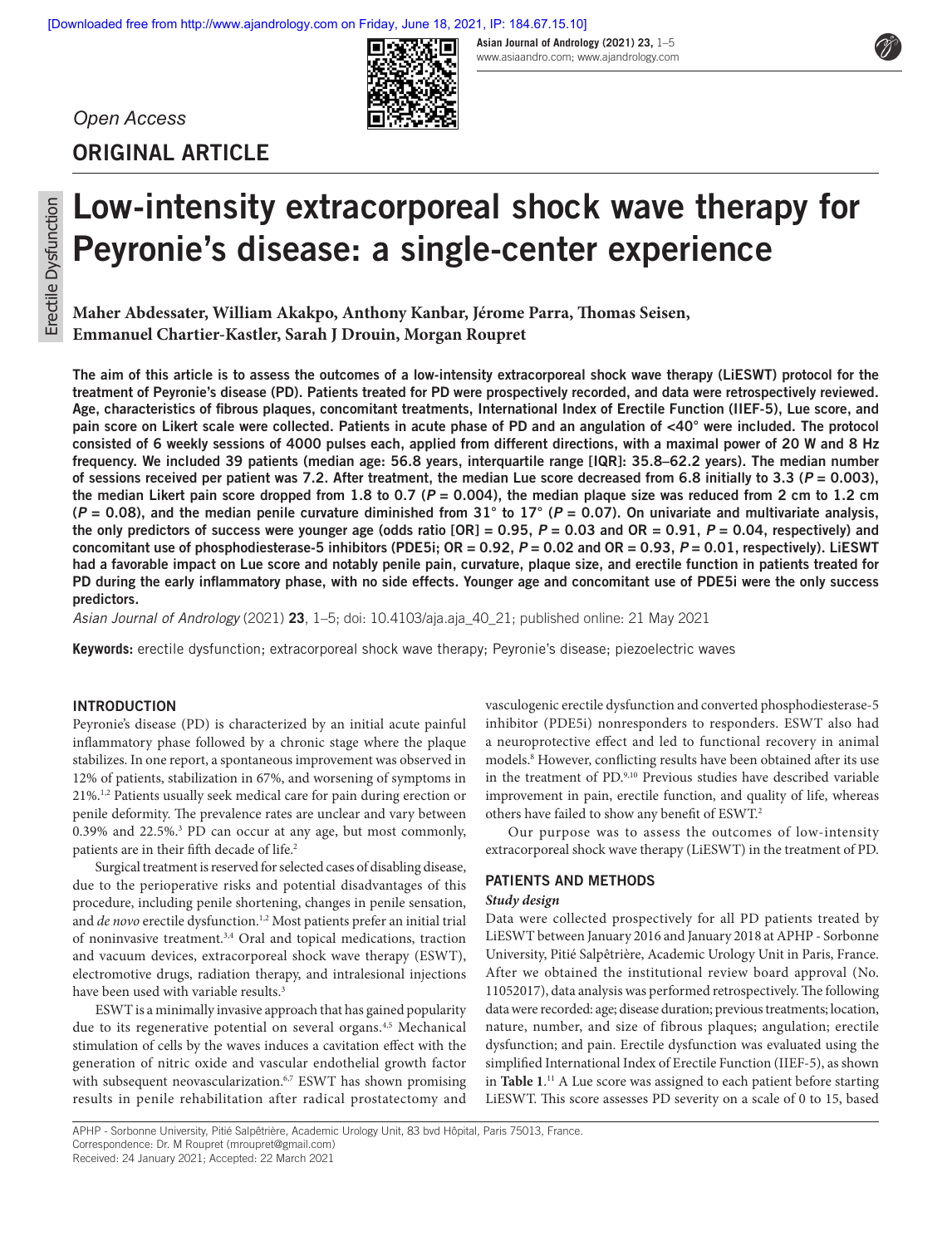M Abdessater *et al*

2

#### Table 1: Simplified International Index of Erectile Function scale<sup>11</sup>

| Point          | How do you rate your<br>confidence that you<br>could get and keep<br>an erection? | When you had erections with<br>sexual stimulation, how often<br>were your erections hard enough<br>for penetration? | During sexual intercourse, how<br>often were you able to maintain<br>your erection after you had<br>penetrated (entered) your partner? | During sexual intercourse,<br>how difficult was it to<br>maintain your erection to<br>completion of intercourse? | When you attempted sexual<br>intercourse, how often was it<br>satisfactory for you? |
|----------------|-----------------------------------------------------------------------------------|---------------------------------------------------------------------------------------------------------------------|----------------------------------------------------------------------------------------------------------------------------------------|------------------------------------------------------------------------------------------------------------------|-------------------------------------------------------------------------------------|
|                | Very low                                                                          | Almost never/never                                                                                                  | Almost never/never                                                                                                                     | <b>Extremely difficult</b>                                                                                       | Almost never/never                                                                  |
| 2              | Low                                                                               | A few times (much less than<br>half the time)                                                                       | A few times (much less than half<br>the time)                                                                                          | Very difficult                                                                                                   | A few times (much less than<br>half the time)                                       |
| 3              | Moderate                                                                          | Sometimes (about half the time)                                                                                     | Sometimes (about half the time)                                                                                                        | <b>Difficult</b>                                                                                                 | Sometimes (about half the<br>time)                                                  |
| $\overline{4}$ | High                                                                              | Most times (much more than<br>half the time)                                                                        | Most times (much more than half<br>the time)                                                                                           | Slightly difficult                                                                                               | Most times (much more than<br>half the time)                                        |
| 5              | Very high                                                                         | Almost always/always                                                                                                | Almost always/always                                                                                                                   | Not difficult                                                                                                    | Almost always/always                                                                |

on plaque size, degree of penile curvature, and pain (**Table 2**).12 The same physician assessed the deformity by angle determination of the erect penis taken after extracavernous vasoactive injection at the first consultation, and the assessment of the evolution was also done after administration of the same vasoactive substance. A goniometer was used before and after the treatment for the most accurate tracking of changes. Photographs of the erect penis were also taken before and at the end of the treatment. Plaque size was measured using ultrasound. The plaque was marked with a pen before every session and at the end of treatment. Pain intensity was evaluated on a 6-point Likert scale (**Table 3**), ranging from 0 (no pain) to 5 (excruciating pain).13

All patients in the acute phase had symptom onset <18 months before treatment. They were sexually active with penile pain, or a recent change in curvature and a palpable plaque. Patients with chronic PD and with a penile curvature of >40° were excluded. The characteristics of the patients are summarized in **Table 2**.

#### *Treatment protocol*

Written informed consent was obtained from the patients before the initiation of the new treatment protocol. This LiESWT treatment protocol was approved by the Research Ethics Committee of the French National Association of Urology in Paris, France. Eligible patients received six weekly sessions, of 8.3 min duration each, without anesthesia, in an outpatient setting. Some patients received follow-up sessions once a month. Patients were placed in dorsal lithotomy. The penis was stretched, and a commercial gel (LithoClear®, Next Medical Products Company, NJ, Chicago, USA) was applied to the genital area to ensure good shock wave transmission. The impulses were directed onto the penile shaft and crura bilaterally. In every session, patients received a total of 4000 shocks. Waves were delivered with an incremental level of energy from 0.064 mJ mm-2 to 0.160 mJ mm-2 and a frequency of 480 pulses per min (ppm; 8 Hz). The full treatment consisted of a minimum of 24 000 impulses over 6 weeks. Further sessions were added at the physician's discretion, and upon some patients' insisting request, these patients were satisfied from the evolution and wanted to expand their treatment duration seeking more improvement. Patients were monitored for local pain, hematoma, neurapraxia, and other adverse events.

# *Device characteristics*

The Wolf Piezowave 2 (ELvation Medical, Kieselbronn, Germany) device was used.<sup>14</sup> This device, like some other devices, can offer full organ coverage in a shorter time interval and treatment parameters that are superior to other devices. The device uses piezoelectric elements for shock wave generation and linear double-layer technology for shock wave application to the target area. In linear shock wave therapy, the treatment area is 46 mm long and 4 mm wide, with a penetration depth

#### Table 2: Lue score<sup>12</sup>

| Point | Pain                                | Deformity $(°)$ | Plaque size (cm) |
|-------|-------------------------------------|-----------------|------------------|
| 0     | Absent                              | $\cup$          |                  |
| 1     | Slight during coitus                | 15              |                  |
| 2     | Slight during erection              | 30              | 2                |
| 3     | Moderate                            | 45              | 3                |
| 4     | Severe                              | 60              | 4                |
| 5     | Constant - even in flaccid<br>penis | >70             | 5                |

|  |  |  | Table 3: Present pain intensity based on 6-point Likert scale <sup>13</sup> |  |  |  |  |  |
|--|--|--|-----------------------------------------------------------------------------|--|--|--|--|--|
|--|--|--|-----------------------------------------------------------------------------|--|--|--|--|--|

| Point         | Description   |
|---------------|---------------|
| $\Omega$      | No pain       |
|               | Mild          |
| $\mathcal{P}$ | Discomforting |
| 3             | Distressing   |
| 4             | Horrible      |
| 5             | Excruciating  |

of 5–20 mm. Shocks were delivered at a maximum rate of 480 ppm (8 Hz).

#### *Follow-up*

Treatment was stopped after six sessions. Four weeks after the last session, we have assessed penile pain, deformity, and plaque size. Each patient was assigned a new Lue score and IIEF-5 score. The primary end point was the change in Lue score. Secondary end points were the change in erectile dysfunction (assessed by the IIEF-5) and side effects.

#### *Statistical analyses*

Continuous variables were described as medians and interquartile ranges (IQR: Q1–Q3) and nominal variables as numbers and percentages. Comparisons between groups were performed using the Chi-square test or Fisher's exact test for discrete variables and Mann–Whitney U test for continuous variables. Univariate and multivariate logistic regression analyses were performed to evaluate predictive factors of success.

Statistical analyses were performed using JMP, version 10.0 (SAS Institute Inc., Cary, NC, USA). All tests were two sided, with *P* < 0.05 considered statistically significant.

#### **RESULTS**

#### *Study population*

A total of 39 men were included (median age: 56.8 years, IQR: 35.8–62.2 years). Two-thirds of patients (64.1%) were taking PDE5i for more than one year before and during LiESWT treatment;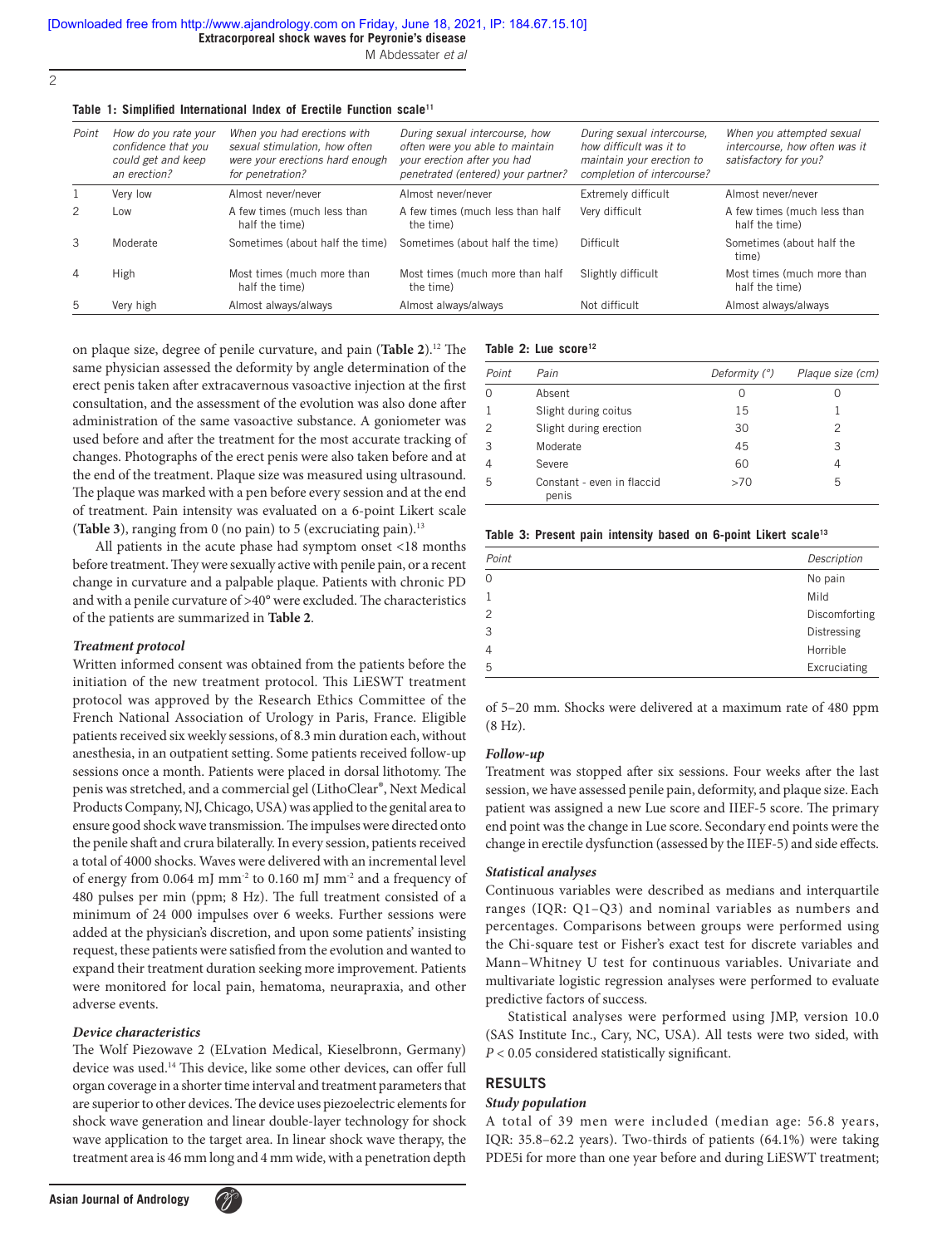**Extracorporeal shock waves for Peyronie's disease** M Abdessater *et al*

of these patients, twelve (30.8%) were taking tadalafil. All patients underwent at least six LiESWT sessions. The maximum number of sessions for a single patient was 18, but the median number of sessions per patient was 7.2. The median follow-up was 18 months. The median number of plaques per patient was 1.6 (IQR: 1.2–2.2), and the median plaque size was 20 (IQR: 14.9–23.2) mm. Plaques were nodular in 19 (48.7%) patients and calcified in 17 (43.6%) patients. Three patients (7.7%) had both plaque types. The major plaque was dorsal in 23 (59.0%) patients, ventral in four (10.3%), and lateral in 12 (30.8%). Mean pretreatment angulation was 31° (IQR: 19.9°–36.3°). The characteristics of the study population are summarized in **Table 4**.

#### *Outcomes*

Median Lue score decreased from 6.8 to 3.3 after treatment ( $P = 0.003$ ). Median pain on the Likert scale decreased from 1.8 to 0.7 after LiESWT  $(P = 0.004)$ . Thirty-two patients had pain reduction of at least 0.5 points

**Table 4: Demographic and clinical characteristics of the study population**

| Characteristic                             | Total population (n=39) |
|--------------------------------------------|-------------------------|
| Age (year), median (IQR)                   | 56.8 (35.8-62.2)        |
| Previous medical history, n (%)            |                         |
| <b>Diabetes</b>                            | 4 (10.3)                |
| Hypertension                               | 2(5.1)                  |
| Coronary artery disease                    | 1(2.6)                  |
| Cerebrovascular disease                    | 1(2.6)                  |
| Number of plaques/patient,<br>median (IQR) | $1.6(1.2 - 2.2)$        |
| Plaque size (mm), median (IQR)             | 20 (14.9-23.2)          |
| Type of plaque, $n$ (%)                    |                         |
| Nodular                                    | 19 (48.7)               |
| Calcified                                  | 17 (43.6)               |
| Mixed                                      | 3 (7.7)                 |
| Location of major plaque, $n$ (%)          |                         |
| Dorsal                                     | 23 (59.0)               |
| Ventral                                    | 4(10.3)                 |
| Lateral                                    | 12 (30.8)               |
| Angulation (°), median (IQR)               | 31 (19.9–36.3)          |
| Possible penetration, n (%)                | 27 (69.2)               |
| Pain (Likert scale), n (%)                 |                         |
| 0                                          | 9(23.1)                 |
| 1                                          | 21 (53.8)               |
| $\overline{c}$                             | 6 (15.4)                |
| 3                                          | 3(7.7)                  |
| Previous treatments, n (%)                 |                         |
| Monotherapy                                | 7 (17.9)                |
| Multiple therapies                         | 32 (82.1)               |
| Vitamin E                                  | 24 (61.5)               |
| Herbal supplements                         | 17 (43.6)               |
| Tadalafil 5 mg daily                       | 6 (15.4)                |
| Tadalafil 20 mg daily                      | 6 (15.4)                |
| Sildenafil 100 mg daily                    | 18 (46.2)               |
| Vardenafil 10 mg daily                     | 8(20.5)                 |
| Avanafil 100 mg daily                      | 1(2.5)                  |
| Verapamil                                  | 10(25.6)                |
| Alprostadil                                | 3 (7.7)                 |
| CCH                                        | 10 (25.6)               |
| Vacuum                                     | 2(5.1)                  |
| Median number of sessions per patient      | 7.2                     |

CCH: collagenase clostridium histolyticum; IQR: interquartile range, Q1–Q3

on the Likert scale. Mean plaque size decreased from 2 cm to 1.2 cm  $(P = 0.08)$  and median penile curvature decreased from 31 $\degree$  to 17 $\degree$ after treatment ( $P = 0.07$ ). No complications were observed. After completion of six sessions, total recovery was observed in nine (23.1%) patients. Erectile dysfunction improved in 17 (43.6%) patients, with an increase in IIEF-5 score from 14 to 21. Seven (17.9%) patients had a complete failure of LiESWT. These patients were switched to other alternative therapies. The outcomes are summarized in **Table 5**.

#### *Predictors of success*

Patient age of less than 40 years was found to be a predictor of success in univariate (odds ratio  $[OR] = 0.95$ ,  $P = 0.03$ ) and multivariate  $(OR = 0.91, P = 0.04)$  analysis. Concomitant use of PDE5i was also a predictor of success in univariate (OR = 0.92, *P* = 0.02) and multivariate  $(OR = 0.93, P = 0.01)$  analysis. Disease duration, plaque size, penile curvature, and pain before treatment were not predictive of LiESWT success (**Table 6**).

## **DISCUSSION**

The effectiveness of LiESWT in the treatment of PD is unclear.<sup>15-20</sup> The therapeutic effect of shock wave therapy on bony and connective tissues was first reported in 1988.<sup>21</sup> The first application of shock wave therapy in patients with PD was described 7 years later.<sup>22</sup> In their study, 11 over 12 patients re-experienced painless erections, and 6 over 12 patients had complete plaque disappearance after shock wave treatment. The therapeutic mechanisms of LiESWT on PD are poorly understood. Shock waves are thought to cause direct plaque damage by acoustic cavitation. The reflection of shock waves at interfaces of different acoustic impedance generates bubbles that collapse after their expansion due to surrounding pressure. When the bubbles collapse, large forces are generated causing direct plaque damage. This phenomenon is called cavitation.<sup>23</sup> An inflammatory reaction causes plaque lysis, resorption of calcifications, and their removal by macrophages. Heat-induced increased vascularity and decreased packing and clumping of collagen fibers within the plaques have been observed after ESWT. Subjectively, patients often perceive the plaque as being smoother or softened after ESWT.<sup>24</sup> Evidence of the efficacy of LiESWT for the treatment of PD is growing. However, it is still not recommended in European, Canadian, or American guidelines.<sup>3</sup> We used the 6-point Likert scale to standardize pain measurement among our patients. Median pain score decreased significantly from 1.8 to 0.7 after LiESWT ( $P = 0.004$ ). Pain data from controlled and noncontrolled trials are variable.18 Previous controlled studies showed that shock waves, alone,<sup>17</sup> or in combination with PDE5i,<sup>16</sup> significantly improved pain and erectile function. Previous studies have reported an improvement in penile pain in up to 84% of patients without using a standardized method of pain measurement.22,25,26 Others reported similar results using a visual analog scale (VAS).<sup>18</sup> The Likert score seems to have greater acceptability and is easier to interpret than the VAS.<sup>27,28</sup> Conversely, Chitale *et al*. 15 failed to show any significant improvement in pain after shock wave therapy. However, their patients were in the chronic phase and had stable disease for >6 months, in contrast to our patients who were in the acute phase of the disease. Early treatment in the initial inflammatory phase has been suggested to bring greater therapeutic benefits. The mechanisms of pain relief of shock waves are related to inhibition of peripheral nerves (by the release of kinins that block transmission to sensory nerve endings), overstimulation of pain receptors (and subsequent blockade of nerve impulses), and reduction of pain receptors.18 It should be noted, however, that during the natural history of PD, most patients experience spontaneous improvement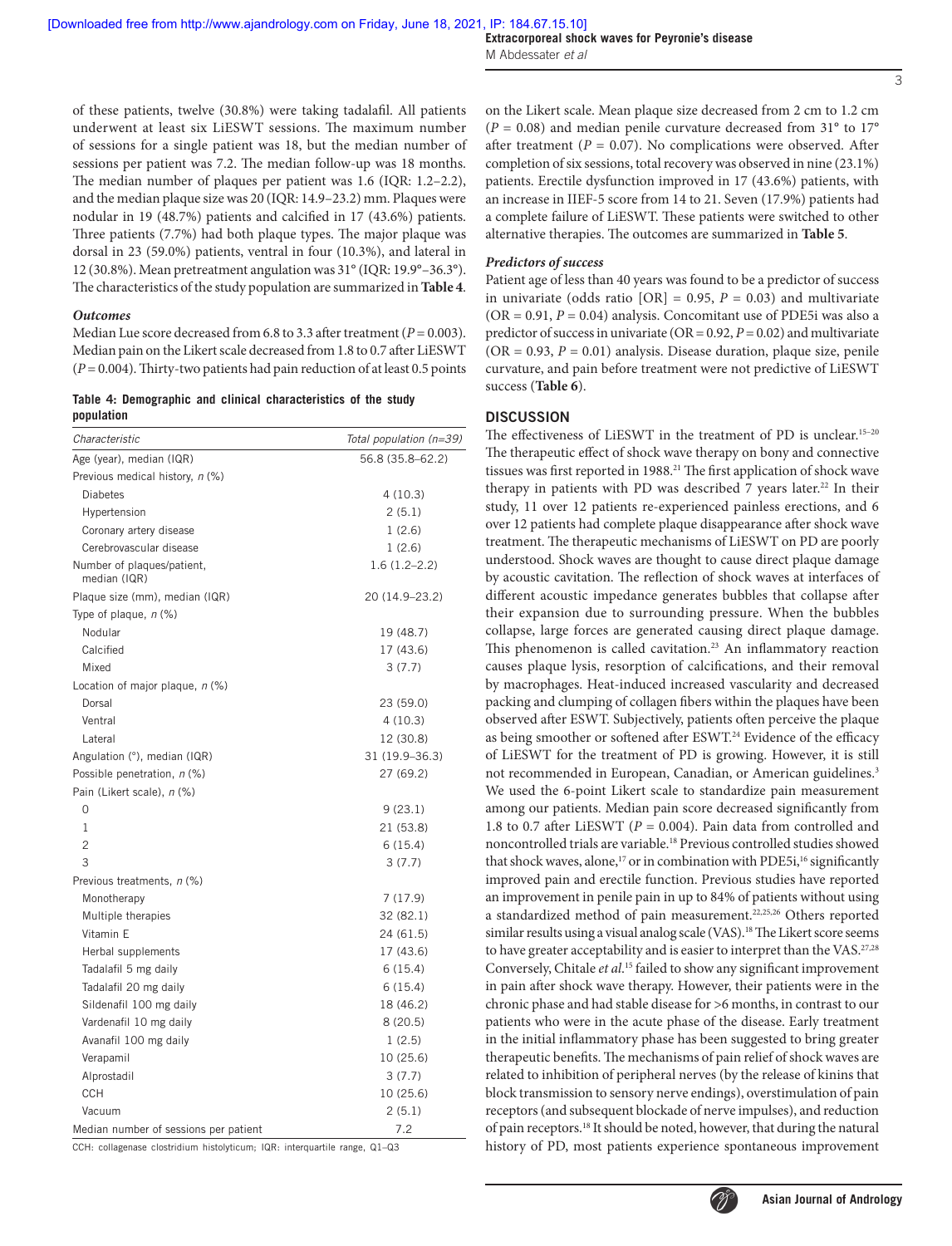**Extracorporeal shock waves for Peyronie's disease**

M Abdessater *et al*

|  |  |  |  |  | Table 5: Mean outcomes after low-intensity extracorporeal shock wave therapy for Peyronie's disease |  |  |  |  |  |  |
|--|--|--|--|--|-----------------------------------------------------------------------------------------------------|--|--|--|--|--|--|
|--|--|--|--|--|-----------------------------------------------------------------------------------------------------|--|--|--|--|--|--|

|                  | Pain-Likert scale (0-5) | Penile curvature | Median plaque size (cm) | Lue score $(0-15)$ | IIEF-5 score $(1-25)$ |
|------------------|-------------------------|------------------|-------------------------|--------------------|-----------------------|
| Before<br>LiESWT |                         | $31^\circ$       |                         | 6.8                | 14                    |
| After LiESWT     |                         | $17^\circ$       | ⊥.∠                     | 3.3                | 21                    |
| P                | 0.004                   | 0.07             | 0.08                    | 0.003              | 0.12                  |

LiESWT: low-intensity extracorporeal shock wave therapy; IIEF-5: international index of erectile function

**Table 6: Predictive factors for low‑intensity extracorporeal shock wave therapy success in univariate and multivariate analyses**

| Variable                         |      | Univariate analysis |      |      | Multivariate analysis |      |  |  |
|----------------------------------|------|---------------------|------|------|-----------------------|------|--|--|
|                                  | 0R   | 95% CI              | P    | 0R   | 95% CI                | P    |  |  |
| Age $<$ 40 years                 | 0.95 | $0.86 - 1.10$       | 0.03 | 0.91 | $0.81 - 0.99$         | 0.04 |  |  |
| Pain (Likert Scale)              | 1.41 | $0.79 - 3.01$       | 0.12 | 1.3  | $0.98 - 2.46$         | 0.6  |  |  |
| Penile curvature                 | 0.95 | $0.89 - 1.30$       | 0.11 | 1.1  | $0.93 - 1.41$         | 0.97 |  |  |
| Plaque size                      | 0.97 | $0.91 - 1.18$       | 0.59 | 0.97 | $0.93 - 1.33$         | 0.91 |  |  |
| Duration of<br>disease           | 0.96 | $0.86 - 1.10$       | 0.6  | 1.08 | $0.87 - 1.21$         | 0.8  |  |  |
| Concomitant<br>PDE <sub>5i</sub> | 0.92 | $0.89 - 1.10$       | 0.02 | 0.93 | $0.79 - 0.97$         | 0.01 |  |  |

OR: odds ratio; CI: confidence interval; PDE5i: phosphodiesterase-5 inhibitors

in pain.<sup>1</sup> Therefore, it is difficult to distinguish between the effect of ESWT on pain relief and self-resolution that typically presents during the disease process. However, the reduction in pain observed in our study occurred 4 weeks after the completion of treatment, which is short term compared to the long natural history of the disease, which might take  $\geq$ 6 months to stabilize.<sup>3</sup> We demonstrated an improvement in penile curvature from  $31^{\circ}$  to  $17^{\circ}$ , in contrast to previous studies.<sup>15-17,20</sup> Palmieri *et al*. 16,17 used a total of 8000 shock waves (2000 per session for 4 weeks) in patients in the acute phase of PD. Hatzichristodoulou *et al*. 20 applied a total of 12 000 shock waves (2000 per session for 6 weeks) in patients in the chronic phase of PD. Chitale *et al*. 15 applied a total of 18 000 shock waves (3000 per session for 6 weeks) to patients also in the chronic stable phase of PD. In our study, we applied 1000 pulses every session to both sides of the shaft and crura (a total of 4000 shock waves per session for six sessions). Overall, each patient received at least 24 000 shock waves. The multidirectional approach to plaques during the acute inflammatory phase of the disease, combined with the high number of shock waves delivered (per session and in total), seems to be beneficial.

Despite the improvement in sexual function, evaluated with the IIEF-5, the results were not statistically significant in our study. Our findings are similar to those reported by Chitale *et al*. 15 and the meta-analysis of Gao *et al*. 19 and could be explained by the fact that erectile dysfunction in PD is multifactorial (psychological, conjugal, somatic, and vascular) and that shock waves cannot treat all of these related causes.18 In our study, median plaque size decreased after LiESWT from 2 cm to 1.2 cm, although not statistically significant. Other controlled trials<sup>15-17,20</sup> and most uncontrolled studies reported in the meta-analysis of Krieger *et al*. 18 did not show any significant changes in plaque size after shock waves treatment. Our result is consistent with the findings of Shimpi and Jain.<sup>29</sup> In their study, shock waves were delivered separately to different parts of the plaque (300 to the proximal end, 900 to the middle part, and 300 to the distal end) with a total of 1500 per session over nine sessions (total 13 500 shock waves).<sup>29</sup> This multidirectional application of shock waves was common between the latter study and ours and different from all other studies that applied shock waves from a single direction only. Patient age and

concomitant use of PDE5i were predictors of LiESWT success in our study. PDE5i limits collagen synthesis and differentiation of myofibroblasts, improving penis angulation and plaque size.<sup>3</sup> The efficacy of PDE5i + LiESWT in the treatment of PD was investigated previously<sup>16</sup> and could potentially become standard for plaque size reduction after further comparative randomized studies.

We also used the Lue score to measure the therapeutic effect of LiESWT.12 LiESWT decreased the median Lue score significantly from 6.8 to 3.3. To our knowledge, this study is the first to report the outcomes of LiESWT on PD using a standardized score. This is important as it enables a systematic, objective, and reproducible comparison of studies that report outcomes of different treatment options.1 Our study supports the safety of LiESWT, at least in the short term. No complication was reported during the 4-week study follow-up. Our results suggest that the multidirectional application of shock waves to the plaques might be necessary for plaque fragmentation and shortening. At the end of treatment, the delivery of at least 24 000 shock waves led to a considerable reduction in angulation that was not observed in previous controlled studies (administering a maximum of 18 000 shock waves).

Despite notable strength, including the assessment of PD symptoms using a standardized tool and the beneficial effects of our intervention on plaque size and angulation, our study has several limitations. Our sample size was limited to 39 patients, and there was no control group. Further studies are therefore needed to confirm our findings from a more robust point of view statistically. Not every penile angulation is associated with penetration difficulties. Thus, improvement in angulation does not necessarily mean higher intercourse satisfaction. The IIEF-5 score that we used has also some known limitations: it focuses only on current sexual functioning and provides a superficial assessment of domains of sexual functioning other than erection; also, it does not differentiate between different forms of vasculogenic impotence that can be identified by penile Doppler blood flow studies. This study suggests the lack of efficacy of ESWT on erectile function. However, this result may be influenced by the abovementioned defects related to the IIEF-5 questionnaire and taking into account of plasma testosterone levels that we did not measure in our patients undergoing LiESWT as proposed in the latest reports.30 Finally, our study did not assess the impact of LiESWT on quality of life or sexual satisfaction. Patients were followed over a short period, and outcomes were measured 4 weeks after therapy completion. Thus, the long-term side effects of LiESWT were not determined.

#### **CONCLUSIONS**

LiESWT had a favorable impact on Lue score, penile pain, curvature, and plaque size in patients treated during the acute phase of PD. Younger age and concomitant use of PDE5i were predictors of success.

#### **AUTHOR CONTRIBUTIONS**

MA, AK, and MR participated in the project development, data collection, and manuscript writing. WA, AK, JP, MA, and MR did